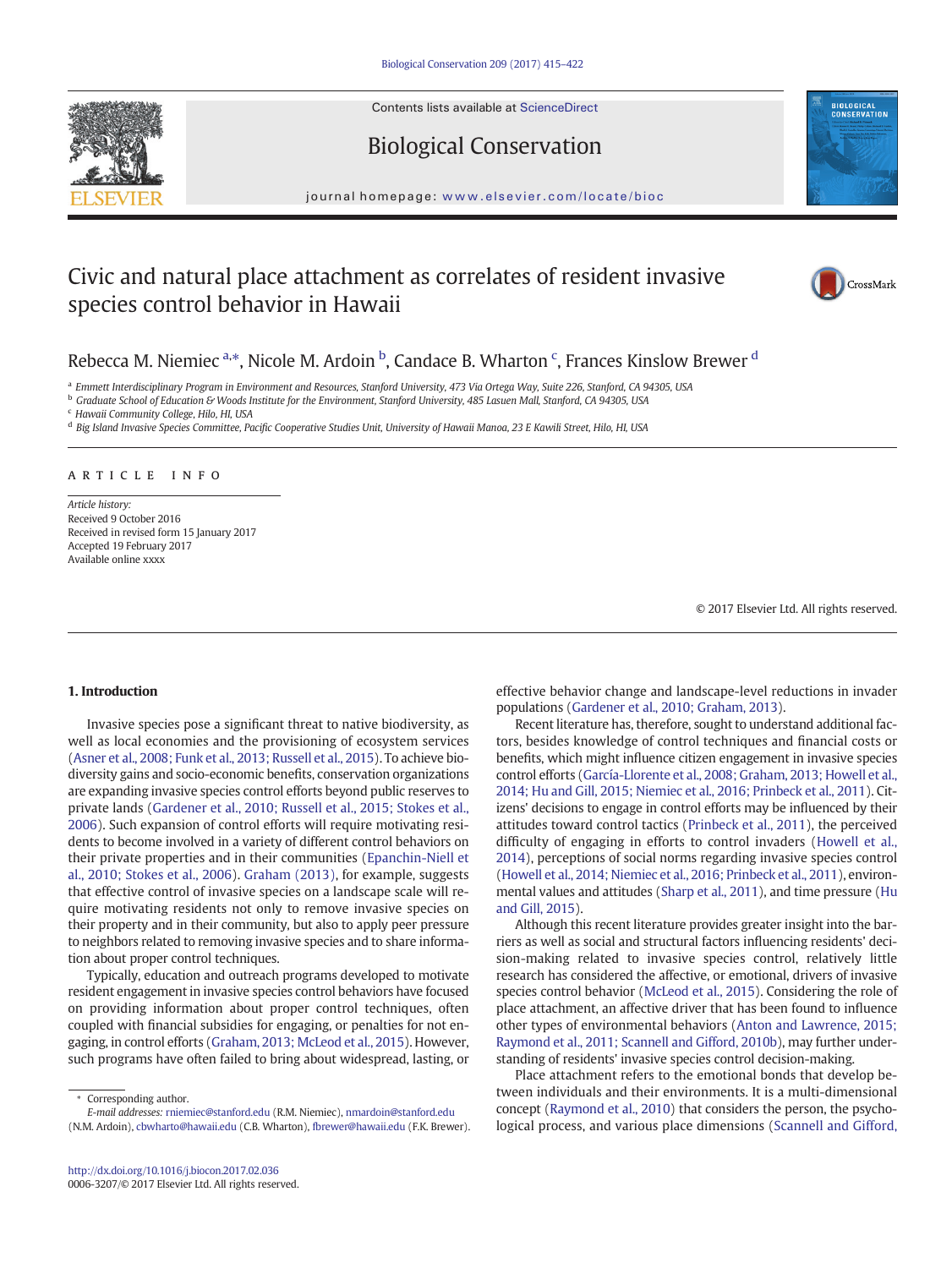<span id="page-1-0"></span>[2010a\)](#page-7-0). In this article we focus on two specific dimensions of place attachment: connections to the biophysical or natural environment in a place, or natural attachment (also referred to as natural bonding); and connections to the community or other inhabitants in a place, or civic attachment (also referred to as neighborhood attachment or social bonding). These dimensions of attachment may be somewhat fluid, differing over time and within the same individuals. They also may have varied relationships to and impacts on behavior ([Oakes et al.,](#page-7-0) [2016; Scannell and Gifford, 2010a; Scannell and Gifford, 2010b;](#page-7-0) [Raymond et al., 2011](#page-7-0)).

Place attachment has been found to help predict resident engagement in wildfire mitigation behavior [\(Anton and Lawrence, 2015; Kyle](#page-6-0) [et al., 2010\)](#page-6-0), flood preparedness ([Mishra et al., 2010](#page-7-0)), sustainable farming practices [\(Lincoln and Ardoin, 2015\)](#page-7-0), and native vegetation planting [\(Raymond et al., 2011](#page-7-0)). Civic and natural place attachment have been found to have different impacts on environmental behavior; [Scannell](#page-7-0) [and Gifford \(2010b\),](#page-7-0) for example, found that attachment to the natural or biophysical aspects of place predicted engagement in variety of environmental behaviors, such as carpooling and recycling, but attachment to the civic or social aspects of place did not. While recent studies have examined the relationship between various dimensions of place attachment and environmental behaviors, place attachment has generally been overlooked in the literature on invasive species control behavior.

Place attachment may provide a useful framework for analyzing resident engagement in invasive species control behavior because different forms of attachment may provide different motivations for or barriers to engaging in individual or collective efforts to combat invasion. Civic attachment, for example, may lead to improved relations with neighbors and thus may empower people to address shared community problems [\(Chavis and Wandersman, 1990](#page-6-0)). The benefits of civic attachment may be particularly important for motivating resident behavior to combat invasive species, given that reducing invasive species across private lands typically requires the collective actions of numerous and diverse residents [\(Epanchin-Niell et al., 2010; Graham, 2013; Klepeis et al., 2009\)](#page-6-0). Improved neighbor relations and enhanced conceptions of community empowerment may motivate residents to approach their neighbors about control efforts, share information about control techniques, and organize efforts with neighbors to combat invasion in a collective manner [\(Graham, 2013\)](#page-6-0). Residents' invasive species control decisions may also be influenced by their connections to the biophysical components of place, i.e., their natural attachment. Because invasive species can transform a landscape and threaten native flora or fauna, natural attachment may motivate engagement in invasive species control efforts due to residents' desire to maintain the biophysical aspects of a place and return it to a state closer to the one that existed before those invaders arrived.

Given the potential ways in which place attachment may influence invasive species control behavior, combined with the lack of prior literature on this topic, we examined the extent to which place attachment helped predict various types of invasive species control behavior among residents in the Puna District of Hawaii. In particular, we examined the question: to what extent, and how, are residents' natural attachment and civic attachment related to various forms of invasive species control behavior in their community? Our case study provided an opportunity to explore, in depth, the relationship between place attachment and invasive species control in order to understand how this factor may influence conservation practices on private lands.

## 2. Methods

# 2.1. Case study

We examined the role of place attachment in understanding residents' engagement in invasive species control through a case study of the invasive albizia tree (Falcataria moluccana) in the 320,000 acre Puna District on the island of Hawaii. Albizia is a nitrogen-fixing tree native to the Moluccas, New Guinea, New Britain, and the Solomon Islands [\(Wagner et al., 1999](#page-7-0)). The tree, which was brought to Hawaii in 1917 and planted as part of reforestation efforts, is commonly found in forest reserves throughout the Puna District, as well as on private residential properties ([Hughes et al., 2011](#page-6-0)). The tree threatens both the native flora of Hawaii and the safety and well-being of residents by crowding out native species, such as ohi'a lehua (Metrosideros polymorpha), and facilitating the growth of other invasive species, such as strawberry guava (Psidium cattleianum; [Hughes et al., 2011\)](#page-6-0). In addition, Albizia in one of the fastest growing trees in the world when it is in Hawaii, growing up to 2.5 cm a day; due to its low wood density and lofty height, in high winds, Albizia falls onto roads, powerlines, and buildings ([Hughes](#page-6-0) [et al., 2011](#page-6-0)). In the 2014 Tropical Storm Iselle, for example, much of the \$50 million in estimated damage was caused by Albizia and similar invasive trees falling on infrastructure ([Butler, 2014](#page-6-0)).

The case of Albizia in the Puna District is ideal for exploring the relationship between place attachment and invasive species control for three reasons. First, most of the Puna District residents are aware of Albizia's negative socio-economic impacts due to Albizia-related power losses and infrastructure damage incurred during tropical storms. Despite this widespread awareness of the species' impacts, however, only a portion of residents have begun engaging in Albizia control behaviors in their community [\(Niemiec et al., 2016](#page-7-0)). Albizia in Puna thus provides the opportunity to examine factors beyond awareness of the negative impacts of the species that might be related to residents' Albizia

#### Table 1

A summary of independent variables included (and how they are measured); these were hypothesized to influence resident engagement in invasive species control behavior.

| Predictor variable            | Indicator on survey                                                                                                                                                                                                         |  |  |
|-------------------------------|-----------------------------------------------------------------------------------------------------------------------------------------------------------------------------------------------------------------------------|--|--|
| Natural place attachment      | The green areas here are very special to me (agree/disagree 7-point scale)<br>I am attached to the green areas here (agree/disagree 7-point scale)                                                                          |  |  |
| Civic/social place attachment | I feel connected to this community (agree/disagree 7-point scale)<br>I am attached to this community (agree/disagree 7-point scale)                                                                                         |  |  |
| Albizia risk perception       | How great of a risk do you believe Albizia poses to Hawaii's native plants in your community? (5-point risk scale)<br>How great of a risk do you believe Albizia poses to residents in your community? (5-point risk scale) |  |  |
| Knowledge on how to control   | I have the knowledge to kill an Albizia tree safely and effectively (agree/disagree 7-point scale)                                                                                                                          |  |  |
| Herbicide attitudes           | I feel uncomfortable using herbicides (agree/disagree 7-point scale)                                                                                                                                                        |  |  |
| Perceived behavioral control  | I do not have the money to engage in control (agree/disagree 7-point scale)                                                                                                                                                 |  |  |
|                               | I do not have the time to engage in control (agree/disagree 7-point scale)                                                                                                                                                  |  |  |
| Social norms (subjective)     | Most people in my community believe that I should take actions to reduce <i>Albizia</i> (agree/disagree 7-point scale)                                                                                                      |  |  |
| Time on property              | How long have you lived on this property?                                                                                                                                                                                   |  |  |
| Income                        | What was the estimated annual income for your household for 2014? (<\$10,000, \$10,000–\$30,000, \$30,001–60,000,<br>$$60.001 - $90.000$ . \$90.001-\$100.000. >\$100.001)                                                  |  |  |
| Education                     | What is your highest level of education? (elementary or some high school, high school, associate degree,<br>college degree, graduate degree)                                                                                |  |  |
| Property ownership            | Do you own this property? Y/N                                                                                                                                                                                               |  |  |
| Years on property             | How many years have you lived on this property? (years)                                                                                                                                                                     |  |  |
| Property size                 | How large is your property? (acres)                                                                                                                                                                                         |  |  |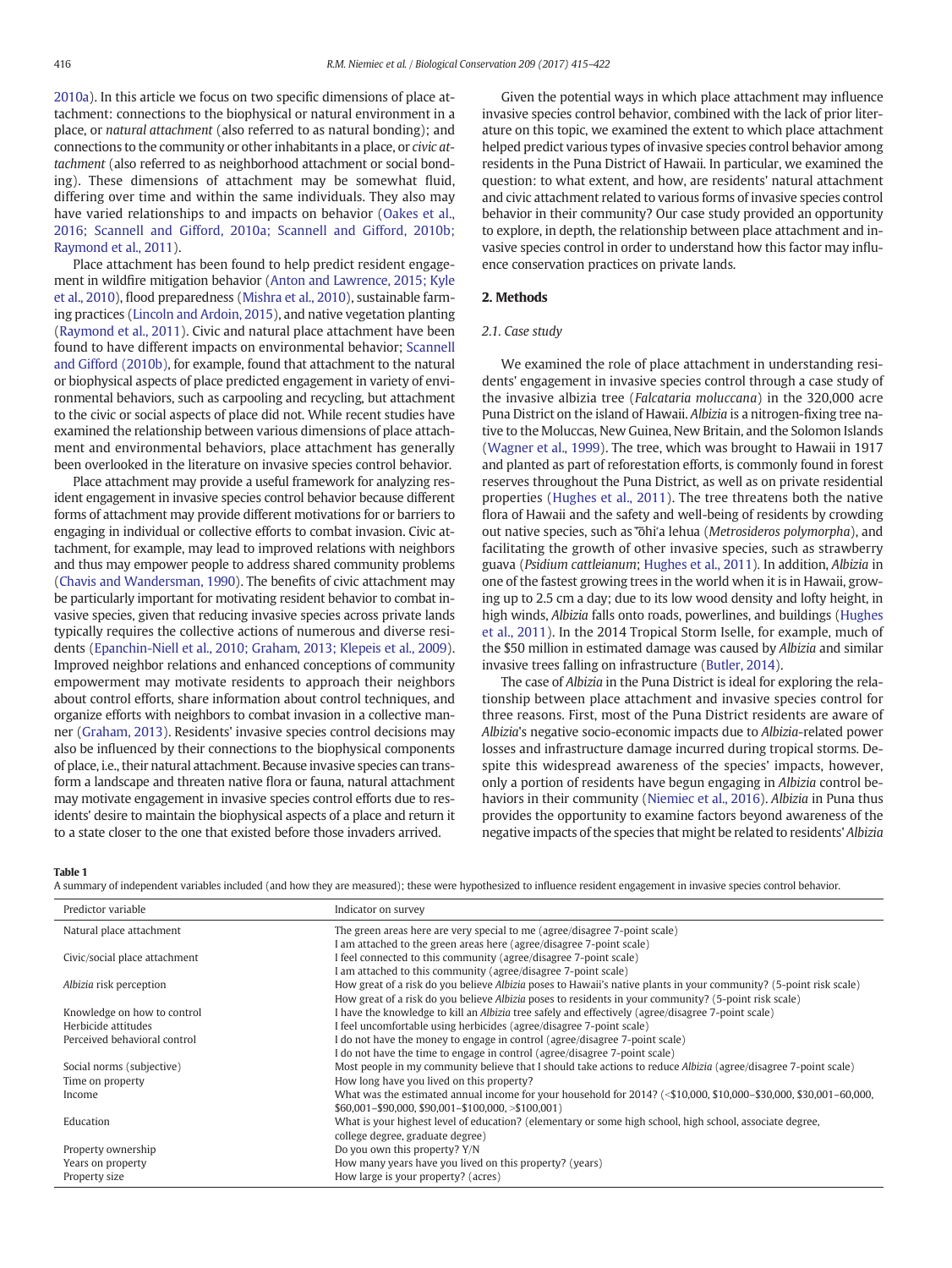control decisions. Second, because Albizia causes both social and ecological damage, residents' actions may be motivated by both civic and natural attachments. This case, thus, allows examination of whether, and to what extent, these different forms of attachment may be related to invasive species control. Third, and finally, the Puna District consists of around a dozen housing subdivision communities, which vary in demographics, the presence and activeness of community associations, property size, and vegetation. Therefore, it is possible that, within these diverse communities, residents may have developed different degrees of attachment to the social and natural aspects of their community.

#### 2.2. Survey design

We conducted a survey of residents throughout the Puna District, using various measures of civic and natural place attachment adapted from [Scannell and Gifford \(2010b\)](#page-7-0) that were originally adapted from [Williams and Vaske \(2003\)](#page-7-0) [\(Table 1](#page-1-0)). These measures ask about residents' connections with their community. We equated "community" with the specific subdivision in which residents live because pilot interviews with residents, conducted in June 2015, indicated that residents view the subdivisions as distinct from each other as well as from other parts of the island. In our survey, we informed participants that any reference to "community" in the survey referred to the subdivision in which they lived. In addition to place attachment items, we also included as covariates numerous demographic measures that have been related to place attachment in previous studies, including whether residents own their property ([Brown et al., 2003](#page-6-0)), residents' length of residence [\(Knez, 2005\)](#page-7-0), and residents' level of educational attainment ([Mesch](#page-7-0) [and Manor, 1998](#page-7-0)). We also included property size, which may influence neighbor interaction and the visibility of invasive species [\(Alexander](#page-6-0) [and Lee, 2010\)](#page-6-0).

Because we wanted to examine whether natural and civic place attachment helped explain invasive species control behavior when we controlled for other, more commonly examined predictors, we also incorporated elements of [Ajzen's \(1991\)](#page-6-0) theory of planned behavior (TPB). The TPB has been used in numerous studies to explain environmental behavior more generally [\(Bamberg and Möser, 2007\)](#page-6-0), as well as resident engagement in invasive species control behaviors, more specifically ([Howell et al., 2014; Hu and Gill, 2015; Prinbeck et al., 2011](#page-6-0)). The TPB assumes that a person's intentions to engage in a behavior are influenced by his/her: 1) attitudes toward the behavior, defined as his/her like or dislike of the behavior; 2) subjective norms, defined as the extent to which s/he believes others would approve or disapprove of the behavior; and 3) perceived behavioral control, defined as the perceived ease or difficulty of engaging in the behavior [\(Ajzen, 1991](#page-6-0)). These variables have been found to be important for understanding citizens' invasive species control behavior. [Howell et al. \(2014\)](#page-6-0), for example, found that subjective norms were important for explaining bait shop owners' intentions to educate their customers to engage in behaviors to reduce the spread of aquatic invasive species, while perceived behavioral control was important for predicting actual engagement with customers. To measure subjective norms, we included an item about whether others in one's community believe one should be taking action to control Albizia [\(Table 1](#page-1-0)). To measure behavioral control, we included perceptions of time and funds available for controlling Albizia.

We also included as independent variables knowledge of effective control techniques, as well as risk perceptions related to the social and ecological impacts of Albizia ([Table 1\)](#page-1-0); previous studies have found these independent variables to be important for understanding citizens' actions toward invasive species [\(Aslan et al., 2009; Estevez et al., 2015](#page-6-0)). We included a question about attitudes toward herbicides, given that the most effective Albizia control technique requires the use of the herbicide, Milestone ® ([Hughes et al., 2011](#page-6-0)). Concerns over the potential negative impacts of herbicides on the environment and human health have been identified as a key barrier to engaging citizens in invasive species control efforts ([Estevez et al., 2015\)](#page-6-0). A variety of other perceptions related to invasive species control were also measured on the survey (described in [Niemiec et al., 2016](#page-7-0)), but were not used in this study and, as such, are not reported in this paper. All perceptions were measured on a seven-point Likert-type scale, with the exception of risk perceptions, which were measured on a 5-point risk scale [\(Table 1\)](#page-1-0).

As our dependent variables, we included various measures of residents' self-reported Albizia control behaviors. These included: killing Albizia on their own property; killing Albizia elsewhere in the community (such as along roads or in neighbors' property); contacting neighbors to convince them to control Albizia; teaching neighbors how to kill Albizia; or organizing efforts with neighbors to kill Albizia throughout the community. All dependent variables were measured as a count of the number of times an individual had ever engaged in the behavior  $(0, 1, 2, ≥ 3 \times 3)$ .

In addition, to add depth and nuance to the survey findings regarding how residents' place attachment may relate to Albizia control, we conducted semi-structured interviews with residents. During interviews, we asked residents about their reasons for moving to the area, what three words they would use to describe where they lived, and the perceived motivations and/or barriers to engaging in efforts to combat Albizia (Appendix). Our interview questions were developed based on pilot interviews with conservation practitioners and community leaders as well as mixed method studies on place attachment and environmental behavior ([Ardoin, 2014](#page-6-0)). Interviews were transcribed verbatim. We analyzed interviews by coding sections of the interviews in which residents mentioned feeling connected with, or disconnected from, the residents or natural areas in their community. After calculating the results from our regression analyses, we also developed emergent codes, related specifically to natural place attachment, which are described in further detail in the appendix and qualitative results section of this paper.

## 2.3. Participant recruitment

We collected survey responses by recruiting residents in person at a variety of locations and community events in the Puna District. We used purposive sampling ([Teddlie and Yu, 2007](#page-7-0)), $1$  to allow comparison of perceptions of place attachment among residents who were and who were not highly involved in Albizia control. Our sampling involved recruiting residents from events where we would find residents who were highly engaged in Albizia control and locations where we would likely find some residents who were not as engaged. Those locations included grocery stores, hardware stores, farmer's markets, and gas stations; the events included Albizia control workshops run by the Big Island Invasive Species Committee, a project of the University of Hawaii, and community association meetings. We also used purposive sampling to recruit residents for follow-up interviews after they completed the survey; specifically, we selected interview participants from among the population of residents who had and had not engaged in high levels of Albizia behavior, as indicated on surveys. We approached individuals between the hours of 7:30 am and 7:30 pm during 22 separate recruitment events between June 11 and July 25, 2015.

# 2.4. Surveyed population

We distributed paper surveys or links to the online Web-based survey to 1048 people and received 285 responses from the Puna area, representing a response rate of 27%. This response rate is similar to other studies examining resident engagement in conservation behaviors on private lands ([Aslan et al., 2009; Hu and Gill, 2015](#page-6-0)). These responses were completed by mail (72%), in person (8%), or online (19%). A small proportion (11%) of respondents reported receiving the

<sup>&</sup>lt;sup>1</sup> Described in greater detail in [Niemiec et al. \(2016\)](#page-7-0).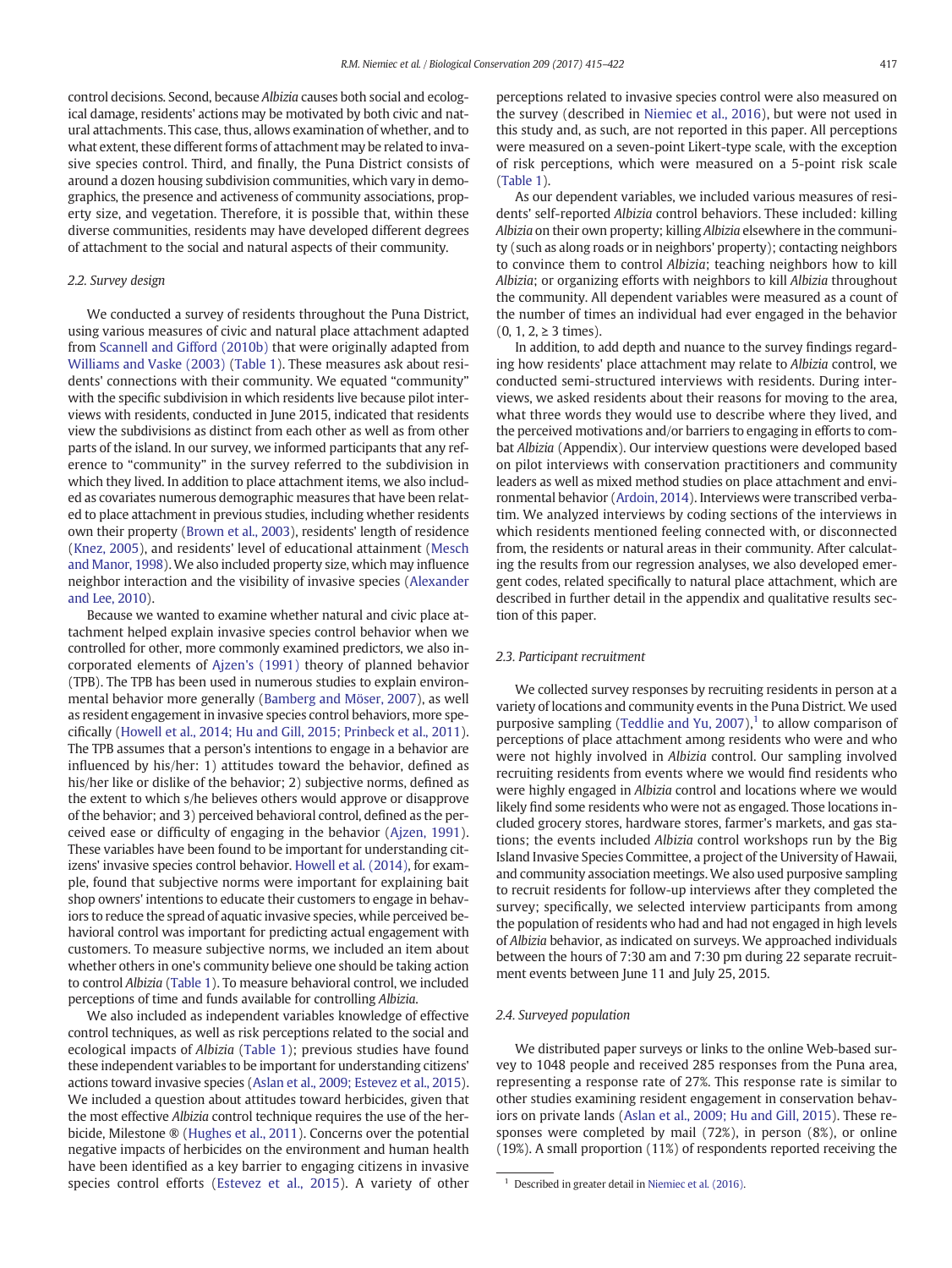survey from a friend, neighbor, or family member, while 83% reported being recruited in person by a researcher. We conducted supplementary interviews with a total of 17 residents. Of the initiated surveys, 7 respondents were missing all or all but one of the measured independent variables shown in [Table 1.](#page-1-0) We removed those respondents from the analysis, resulting in a total of 278 surveys for analysis.

Before we ran any analyses, we created the following independent variables as an average of two factors ([Table 1\)](#page-1-0): We measured civic place attachment as the average of the two questionnaire items: "I feel connected to my community" and "I am attached to my community" (Cronbach's Alpha  $= 0.79$ ); natural place attachment as the average of the two metrics: "The green areas here are very special to me" and "I am attached to the green areas here" (Cronbach's Alpha =  $0.83$ ); risk as the average of the risk posed by Albizia to both biodiversity and community safety (Cronbach's Alpha  $= 0.72$ ); and perceived behavioral control as the average of perceptions of lack of time and lack of money for engaging (Cronbach's Alpha  $= 0.73$ ).

Additionally, before we ran analyses, we examined the distribution of each of the five dependent variables. Nearly all (90%) of the 42% of participants who had Albizia on their property had attempted to control it at least once, so we removed this dependent variable from analysis due to the small variation in responses. Over half (52%) of those surveyed had attempted to remove Albizia from somewhere in their community at least once before; 23% had removed Albizia three or more times. Fewer than half (31%) of the residents had attempted to convince a neighbor to engage in Albizia control, and only 9% had tried to convince a neighbor three or more times. Thirty percent of residents reported having taught a neighbor how to engage in Albizia control. Residents reported organizing efforts with their neighbors the least often; 76% of residents had never organized with their neighbors to combat Albizia, and only 4% had organized three times or more.

Surveyed residents had slightly lower median income than the general population; the median income reported by respondents was between \$10,000 and \$30,000, compared to \$33,993 overall in the Puna District [\(US Census Bureau, American Community Survey, 2009](#page-7-0)– [2013\)](#page-7-0). Residents were slightly more educated and older than the general Puna population: 38% of surveyed respondents reported having a bachelor's or graduate degree compared to 22% of Puna residents. The median age of respondents was 54, compared to 41 in the Puna District overall.

Residents generally reported high perceptions of natural and civic place attachment: 56% of those surveyed averaged a "6" (moderately agree) or higher for the civic place attachment scale, and 73% averaged a "6" (moderately agree) or higher for the natural place attachment scale. Only 4.6% of those surveyed slightly, moderately, or strongly disagreed with the natural attachment statements, compared to 8.4% for the civic attachment statements. Because of the high degree of skewness for both natural (skewness  $= -1.36$ ) and civic  $(s$ kewness =  $-1.024$ ) place attachment, we ran regression analyses both with and without those variables transformed into a three-point scale based on the 25th and 75th percentiles to reduce skewness. For natural attachment, we assigned those respondents with an average of  $<$  5.5 (or disagree to somewhat agree) a "1", those with an average of 5.5–6.5 (moderately agree) a "2", and those with an average of "7" (strongly agree) a "3". For civic attachment, we assigned those respondents with an average of  $<$  5 (or disagree to neither agree nor disagree) a "1", those with an average of 5–6.5 (slightly to moderately agree) a "2", and those with an average of "7" (strongly agree) a "3".

#### 2.5. Analysis

To examine the extent to which civic and natural place attachment related to various Albizia control behavior behaviors, we first examined correlations among all independent variables to check for collinearity. We used Spearman's rank correlation coefficients because we were examining correlations between ordinal, not continuous, variables. We

then ran a Poisson regression analysis predicting to each of the dependent variables, using all independent variables from [Table 1](#page-1-0). Poisson regression analysis was used because each of our dependent variables was a count of the number of times a resident had engaged in a behavior, with many (48–76%) of the respondents indicating that they had never engaged in the behavior ([Coxe et al., 2009](#page-6-0)). [Coxe et al. \(2009\)](#page-6-0) discusses how Poisson regression analysis avoids the problems posed by OLS regression when using count variables with a low mean, as is true for our Albizia behavior metrics. Furthermore, the mean and variance were similar for all of our dependent variables, which is a key assumption of Poisson regression (mean "removing Albizia"  $= 1.151$ , variance "removing Albizia"  $= 1.249$ ; mean "teach neighbor"  $= 0.515$ , variance "teach neighbors" =  $0.887$ ; mean "convince neighbor" =  $0.619$ , variance "convince neighbor" = 1.020; mean "organized efforts" =  $0.396$ , variance "organized efforts"  $= 0.803$ ).

We first ran our analysis with onlyfull cases ( $n = 187-190$ ). To conduct a sensitivity analysis of the robustness of our results, we also repeated our analysis using multiple imputation techniques to account for missing data ([Sterne et al., 2009\)](#page-7-0). Multiple imputation has been found to result in less-biased results compared to listwise deletion and mean replacement and has been advocated for in recent behavioral science research [\(Boudet et al., 2014\)](#page-6-0). Multiple imputation allows for uncertainty in missing data to be considered. It does this by creating multiple copies of the dataset with missing values replaced as different plausible values sampled from the distribution of the observed data [\(Sterne et al., 2009](#page-7-0)). Generalized linear models can then be run by averaging together estimated associations from the various imputed datasets. We implemented multiple imputation using the "mi" package in R, using the default of 30 iterations and 4 chains [\(Gelman and Hill,](#page-6-0) [2011\)](#page-6-0). For multiple imputation, the number of missing values imputed in the 278 respondents ranged from 3 (for the "risk" variable) to 49 (for "income"). Our natural attachment variable included 17 missing values, and the community attachment variable included 16 missing values.

### 3. Results

## 3.1. Correlation and Poisson regression analyses

In the correlation analysis, we found that civic place attachment was positively correlated with natural place attachment ( $r_s = 0.489$ ), subjective norms ( $r_s = 0.200$ ), years on property ( $r_s = 0.175$ ), and knowledge ( $r_s = 0.183$ ). We found that natural place attachment was weakly correlated with years on property ( $r_s = 0.157$ ) and property size ( $r_s =$  $(144)$ 

When we included risk perceptions, elements of the theory of planned behavior, and demographics in a Poisson regression model, in addition to place attachment metrics, civic attachment emerged as a significant ( $p = 0.020$ ) and positive predictor of removing Albizia, but not of any behaviors that involved engaging with neighbors [\(Table 2\)](#page-4-0). Natural attachment emerged as a significant negative predictor ( $p = 0.035$ ) of removing Albizia in the community and organizing efforts with neighbors ( $p = 0.016$ ; [Table 2](#page-4-0)). Knowledge emerged as a significant predictor of all four behaviors, risk perceptions emerged as a significant predictor of all behaviors except teaching a neighbor, and subjective norms emerged as a significant predictor of teaching a neighbor, convincing a neighbor, and organizing efforts with neighbors [\(Table 2\)](#page-4-0). Education was important for teaching and convincing a neighbor, while property size was important for organizing efforts with neighbors [\(Table 2](#page-4-0)). The Pearson Goodness of Fit test for our Poisson regression model of removing Albizia was insignificant ( $p = 0.096$ ), indicating that the model was a good fit to the data.

For the model of removing Albizia, addition of place attachment metrics improved the pseudo-R2 from 0.149 to 0.159. Transforming the place attachment metrics to a three point scale to reduce skewness, and running the model with multiple imputation led to similar overall key findings for the removing Albizia model, with slightly different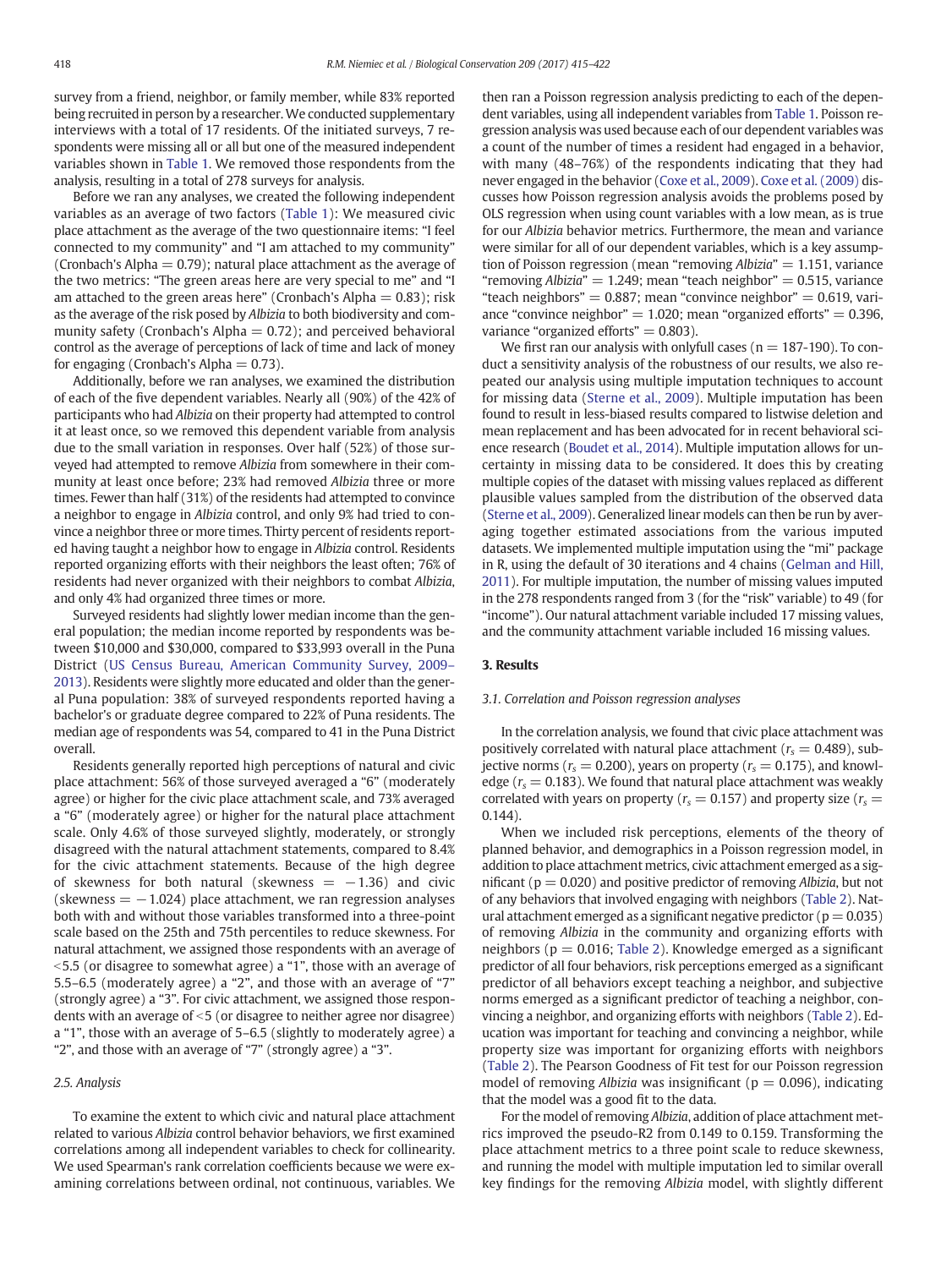## <span id="page-4-0"></span>Table 2

Estimated coefficients and standard errors of various predictors influencing resident Albizia behavior using Poisson regression with complete cases. Bolded values indicate that that coefficients are significantly associated with the outcome variable.

|                              | Removed Albizia              | Convince a neighbor | Teach a neighbor             | Organize efforts with       |
|------------------------------|------------------------------|---------------------|------------------------------|-----------------------------|
|                              | in community                 | to control Albizia  | how to control Albizia       | neighbors to combat Albizia |
| Collective risk              | $0.250(0.091)$ **            | $0.553(0.156)$ **   | 0.285(0.148)                 | $0.768(0.197)$ **           |
| Lack of behavioral control   | $-0.042(0.044)$              | 0.049(0.064)        | $-0.054(0.064)$              | $-0.057(0.071)$             |
| Civic attachment             | $0.163(0.070)^{*}$           | 0.004(0.097)        | $-0.104(0.10)$               | 0.129(0.126)                |
| Natural attachment           | $-0.148(0.070)^*$            | 0.215(0.131)        | $-0.034(0.121)$              | $-0.312(0.130)$             |
| Knowledge of control tactics | $0.242(0.042)$ <sup>**</sup> | $0.170(0.054)$ **   | $0.464(0.079)$ <sup>**</sup> | $0.395(0.079)$ **           |
| Herbicide attitude           | 0.045(0.032)                 | $-0.079(0.045)$     | 0.005(0.046)                 | 0.044(0.051)                |
| Subjective norms             | 0.067(0.043)                 | $0.139(0.066)^*$    | $0.220(0.070)^{**}$          | 0.165(0.079)                |
| Years on property            | 0.004(0.007)                 | 0.006(0.010)        | 0.019(0.011)                 | 0.013(0.012)                |
| Own property                 | 0.192(0.186)                 | $-0.456(0.253)$     | $-0.371(0.264)$              | $-0.145(0.303)$             |
| Education                    | $-0.107(0.067)$              | $0.212(0.095)^*$    | $0.237(0.100)^{*}$           | $-0.023(0.112)$             |
| Income                       | $-0.051(0.064)$              | 0.046(0.091)        | $-0.185(0.104)$              | $-0.096(0.111)$             |
| Property size                | $-0.013(0.014)$              | 0.010(0.010)        | 0.005(0.011)                 | $0.028(0.010)$ **           |
| N                            | 189                          | 187                 | 188                          | 190                         |
| Pseudo R2                    | 0.159                        | 0.171               | 0.24                         | 0.218                       |

 $p < 0.05$ .

\*\*  $p < 0.01$ .

coefficients (Table A1; Table A2). Natural place attachment was no longer a significant predictor of organizing efforts with neighbors when the place attachment metric was transformed to a three point scale or when multiple imputation was used (Table A1; Table A2).

3.2. Qualitative evidence on the negative relationship between natural place attachment and control behavior

Given our surprising finding that natural place attachment was a negative predictor of removing Albizia, we further explored these results through our interviews (see Appendix for additional information on analysis). The interview data suggested that some residents appeared to have become attached to the Albizia itself as part of the biophysical landscape; this attachment to Albizia as part of the "green areas" of the landscape may have influenced a reluctance to engage in removal efforts.

When we asked residents to describe what they liked about their neighborhood, many residents discussed how they liked that their neighborhood was "green," "lush," and felt like a "jungle." Because Albizia forms thick, green canopies, residents reported that Albizia contributed to this feeling of living in a lush, tropical area. Many residents referred to one grove of Albizia trees in particular to which they had become attached; this grove of Albizia trees formed a tree tunnel over a main road through the Puna district, immediately next to the local Lava Tree State Monument. Residents described the tree tunnel as "beautiful" and "magical," noting that it was an iconic location in the Puna District. One resident, when discussing that particular grove of Albizia trees, said:

"Yeah and that was a real pretty drive and stuff as long as you weren't aware that those were 20 year old Albizia trees. You thought it was an ancient rain forest."

Several residents spoke about how strong attachments to this particular grove of Albizia trees actually led to behavior against controlling Albizia before the 2014 tropical storm in which Albizia caused widespread damage:

"That wonderful tree tunnel that was…you know, the one that took out the powerlines, they tried to cut some of those down in the past, I guess, but…oh no, 'no save the Albizia.' On Oahu, same thing, they held Albizia over them; people don't take out those beautiful trees."

While some residents' attachments to Albizia appeared to be related to their expectations for a green and lush neighborhood, other residents discussed how they felt attached to Albizia because it had always been there or because it served a functional purpose. One resident discussed how he was upset when he heard that many of the Albizia in Lava Tree Park had fallen over in the storm because they had always been there "since he was a kid." Others discussed how Albizia provide shade during warm days, improve soil quality by fixing nitrogen, and provide certain ecosystem services, such as carbon sequestration.

Yet, despite these emotional connections as well as the potential benefits provided by the tree, it was clear that many of the interviewees were weighing the potential societal risks posed by Albizia with their emotional connections to the species. For some, the damage caused by Albizia from the 2014 Tropical Storm Iselle appeared to enhance their support of control efforts, despite their emotional attachments. As one resident said:

"I was saddened when I heard the tree tunnel come down… but, then again, we lost power… they're beautiful but dangerous."

Some residents dealt with this conflict between their emotional connections to and their knowledge of the negative impacts of Albizia by taking the stance that Albizia should only be managed in areas where it poses a direct threat to human safety. Several residents discussed the need to control the trees along roadsides and near buildings where Albizia could pose harm but leave the trees in open fields and forests where the trees did not pose a direct socio-economic threat. One resident said: "They are beautiful trees if they are in the right place." Therefore, stemming in part from these responses, one explanation for the negative relationship between natural attachment and removal behavior is that residents may have become attached to Albizia being a part of the biophysical landscape in their community and, as such, may have been reluctant to remove it unless the tree posed a direct threat to human safety.

# 4. Discussion

Within our data set, we found a positive association between civic attachment and residents' invasive species removal behavior in the community; by contrast, we found a negative association between natural attachment and residents' invasive species removal behavior. The positive relationship between civic attachment and removal behavior supports previous findings in the literature on resident engagement in behaviors to reduce natural hazards. This literature has found that civic attachment is positively predictive of resident engagement in fire hazard mitigation activities in their community [\(Kyle et al., 2010](#page-7-0)).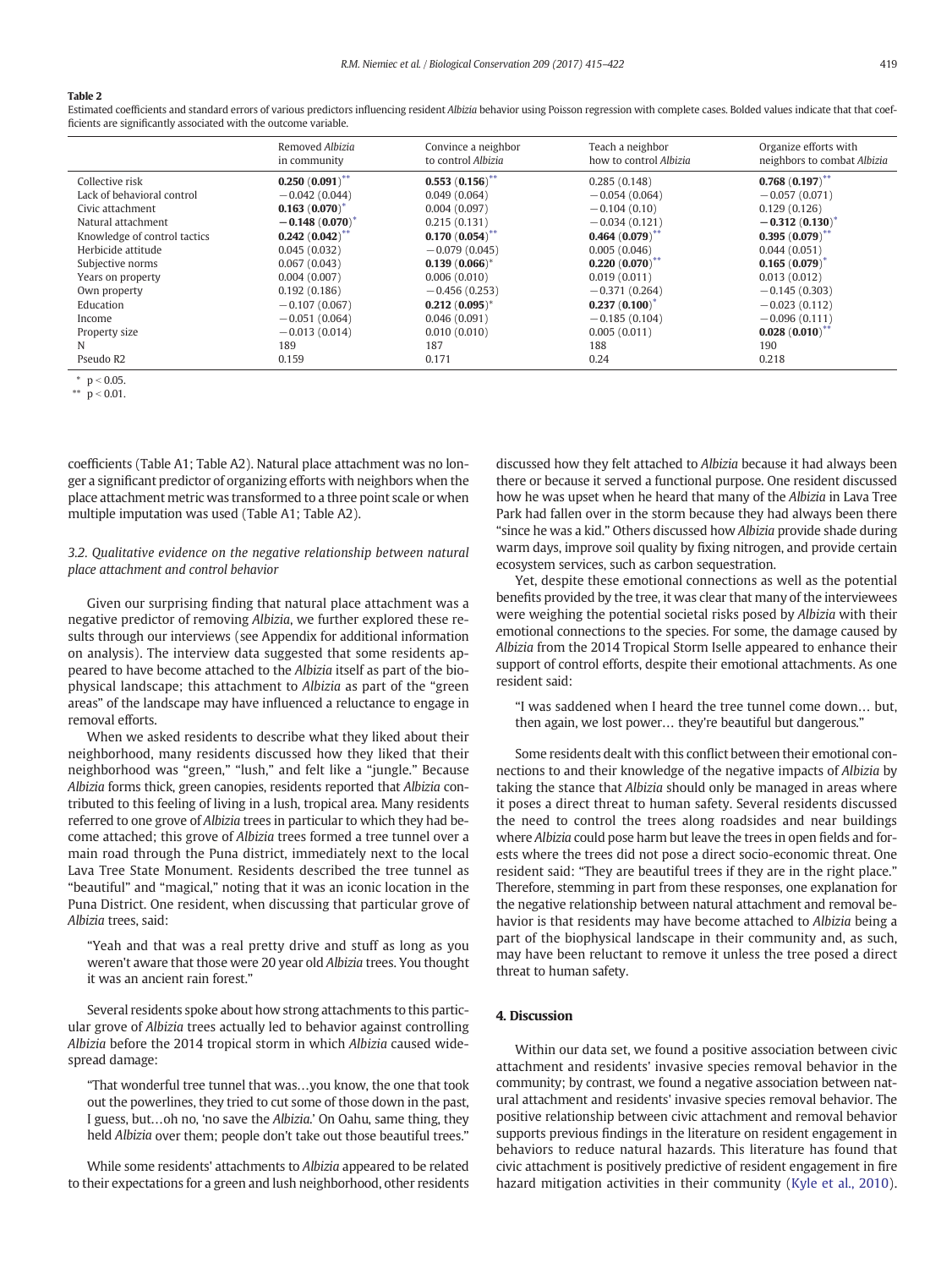Residents with enhanced civic attachment may be more likely to attend events in which they receive information about a hazard and may be more likely to feel empowered to make a difference in their community [\(Brenkert-Smith, 2007\)](#page-6-0).

While our findings support previous hazards research, our results are contrary to those of [Scannell and Gifford \(2010b\),](#page-7-0) who found that natural, but not civic, place attachment positively predicted a range of general pro-environmental behaviors when controlling for the town, length of residence, gender, education, and age. This difference in findings may be due to the types of behaviors examined in our study and other hazards research, compared with Scannell and Gifford's study. Albizia, like fire and other natural hazards, poses a significant, direct, and immediate threat to residents' well-being in the community, as was evidenced by the damage caused by Tropical Storm Iselle. [Scannell and Gifford \(2010b\)](#page-7-0), on the other hand, examined more general environmental behaviors, such as carpooling and recycling, which have a less-obvious impact on the safety and well-being of community residents. It is, therefore, possible that civic attachment may only be a strong motivator for behaviors that reduce significant threats to neighborhood safety and well-being; civic attachment may not be as important for predicting resident engagement in control of invasive or exotic species with less-obvious social impacts than Albizia. Future studies may examine how the relative importance of natural compared to civic place attachment may vary based upon threats posed by different invasive species in other systems.

The finding that civic attachment was predictive of removal of invasive species, but not predictive of the behaviors that involved engaging with neighbors, is particularly interesting, given that previous literature has suggested that civic attachment may enhance pro-social behavior via improved relationships between neighbors [\(Chavis and](#page-6-0) [Wandersman, 1990](#page-6-0)). Residents with high civic attachment may not be engaging in Albizia behavior that involved convincing or teaching their neighbors due to their desire to maintain positive neighborhood relations; in fact, several studies have suggested that, in many rural areas, strong social norms exist against interfering with neighbors' land-management decisions, including invasive species control [\(Graham, 2013;](#page-6-0) [Ravnborg and Westermann, 2002](#page-6-0)). Although residents with strong civic attachments may have felt empowered to protect their neighborhood though invasive species control behavior, they may have been reluctant to sour their neighboring relationships by breaking social norms of approaching neighbors about land-management decisions.

Natural attachment emerged as a negative predictor of Albizia control behavior, and our qualitative evidence from interviews with residents provided insight into a potential explanation: residents may have become attached to the Albizia itself as part of the biophysical landscape. It is possible that the negative relationship between natural attachment and Albizia removal could reflect a certain group of residents whose attachments to Albizia as part of the local green spaces are holding them back from engaging in Albizia control behavior in their community. If this was indeed the case, then simple measures of natural attachment, which refer to the "green" areas in one's community, may not be sufficient for understanding the complex role of natural attachment in invasive species management and biodiversity conservation decisions. Rather, future studies might consider dividing natural attachment into separate measures of attachment to native, exotic, invasive species or other aesthetic aspects of the landscape that people may come to value differently.

Furthermore, our findings suggest a need to examine when, and in what contexts, people come to develop attachments to invasive and exotic species. Qualitative evidence from our study indicates that people's attachments to the Albizia may have been influenced by how long the tree had been in their area, the extent to which they believed the tree served a functional purpose, and the extent to which the invader fit within their pre-conceived expectations for their neighborhood. Future studies could examine these various potential pathways as influencing whether residents form an attachment to an exotic or invasive species.

## 4.1. Study limitations

While this study provides one of the first investigations into the role of place attachment in invasive species control behavior, it has several limitations. First, we examined only two dimensions of place attachment: natural and civic attachment. Studies suggest that place attachment can be further divided into place identity, place dependence, social bonding (including family and friend bonding), and nature bonding [\(Raymond et al., 2010\)](#page-7-0). A more nuanced investigation into how these different forms of attachment may relate to various forms of invasive species control behavior is needed. Second, our study relied on selfreported behavior; future studies might examine links between residents' perceptions and ecological data on invasive species populations to obtain more accurate measures of the impacts of place attachment on control behavior and conservation outcomes over time.

Third, the prevalence of behaviors and attitudes in our survey population may not be generalizable to the greater Puna population due to our use of purposive sampling and in-person recruitment. These sampling techniques may have favored residents who had strong views about Albizia control, were involved in their community, and were comfortable being approached by a stranger in a public location. The strength of this approach, however, was that it allowed us to obtain sufficient numbers of engaged and nonengaged residents, facilitating comparisons of place attachment between these populations. In addition, there are likely cultural, geographic, and social dimensions to the responses of the neighbors in our sample which might limit the generalizability of our findings to other communities; for example, our findings may not apply where there are different cultural views and norms associated with property rights or working with neighbors.

Finally, we only measured Albizia behavior and attachment at one spatial scale, the subdivision community. Research suggests that people may take action at the scale at which they feel most connected ([Ardoin,](#page-6-0) [2014\)](#page-6-0); for example, [Anton and Lawrence \(2015\)](#page-6-0) found that attachment to homes, but not to the local area, predicted residents' engagement in wildlife preparedness behavior on their property. Because invasive species control behavior can take place at many scales, such as the property, community or regional scale, it is possible that different scales of attachment may help motivate different forms of invasive species control behavior.

## 4.2. Conservation implications

Our findings have implications for practitioners seeking to enhance biodiversity conservation and motivate invasive species control on private lands. First, our findings regarding the negative relationship between natural place attachment and removal behavior suggest that outreach efforts focused on motivating resident engagement in invasive species removal and restoration of native biodiversity may not be effective if people have developed emotional connections to the exotic or invasive species in their community. Rather, people may see the efforts of conservation agencies to remove exotic or invasive species, especially in areas where those species do not pose a direct threat to human safety and well-being, as threatening aspects of place to which they feel connected. Consequently, such actions may reduce trust in and support for conservation agencies. When those connections have formed to invasive or exotic species, conservation agencies may, therefore, benefit from acknowledging people's emotional connections to the invasive species and carefully developing participatory processes for engaging residents in decision-making on where, why, and to what extent the species need to be managed. Such participatory processes may enhance residents' trust in conservation agencies [\(Munton, 2003](#page-7-0)), enabling residents to consider various management options despite emotional connections to the detrimental species.

Our findings also suggest that, to enhance biodiversity and combat invasive species on private lands, conservation agencies may benefit from taking action to prevent such connections to exotic or invasive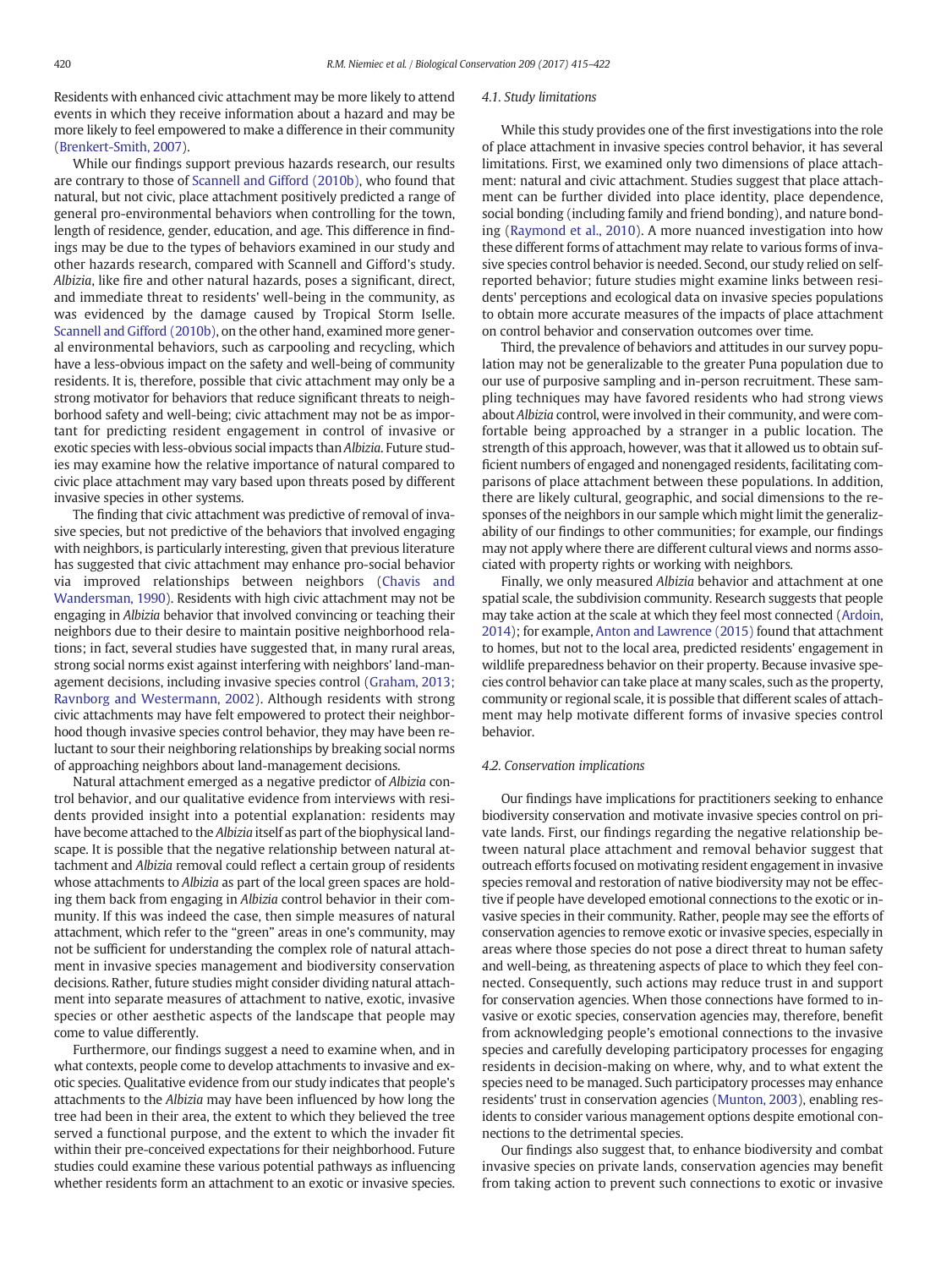<span id="page-6-0"></span>species from forming in the first place. In our study, many of the people with emotional connections to Albizia mentioned that the tree had been widespread in their community since they moved there; thus, the tree was symbolic of their community. It is possible, then, that the longer an invader persists in an area, the more likely that people will become attached to it, especially if the invader's socio-economic impacts are not obvious. These findings emphasize the importance of initiating outreach and control efforts before an invasive species becomes widespread, facilitating attachments. Furthermore, if an invader is already widespread, then our findings emphasize the importance of targeting specific outreach and education for residents who have moved to the area after the invader has become widespread and, as such, they do not have a conception of and connection to the biophysical landscape before the invader arrived. Conservation agencies could help facilitate the formation of community groups that provide new residents with information on the exotic and invasive species in their neighborhood. In this way, new residents may immediately come to see the species as a threat to, rather than a part of, the valued aspects of their place.

Our finding that civic place attachment is a positive predictor of control efforts suggests that conservation agencies may benefit from fostering social connections among residents. Enhanced social connections may empower residents to engage in invasive species control efforts to improve their community, particularly when invasive species have negative socio-economic, as well ecological, impacts. Conservation agencies might consider holding outreach and educational events in community centers, where neighbors are likely to meet one another, and encourage discussion among residents, possibly over meals or other events. Furthermore, conservation agencies could organize workdays and action support groups to enhance social bonding and social support among residents engaging in invasive species and biodiversity conservation behaviors in their community [\(Staats et al., 2004](#page-7-0)).

While such efforts to enhance civic attachment may increase resident engagement in removal behavior in their community, our findings suggest that such social bonding may not necessarily lead to enhanced resident engagement in approaching other neighbors about their biodiversity conservation decisions. This lack of relationship between civic attachment and behavior that involves engaging with neighbors may be a result of residents' fear of souring their relationships with their neighbors. Interventions focused on enhancing social connections may therefore have to be coupled with interventions that change norms around approaching neighbors about land management decisions. [Ravnborg and Westermann \(2002\)](#page-7-0), for example, discuss how, in order to change norms around approaching neighbors, one community group in southwestern Columbia ran community meetings in which they provided biological explanations for the need for farmers to coordinate their control efforts of the crop-damaging leaf-cutter ants (Atta cephalotes). The group also started a competition in which residents received points for convincing a neighbor to undertake control efforts; together, such activities provided residents with justification for approaching neighbors about land-management decisions.

In conclusion, we suggest that residents' emotional connections to both natural and civic aspects of place are important for understanding resident engagement in invasive species control efforts. We suggest that biodiversity conservation organizations may benefit from carefully considering the ways in which their messages and outreach efforts may interact with emotional connections to exotic and invasive species and various dimensions of place attachment. Invasive species control programs may be most effective in achieving conservation objectives if design takes into account the range of connections that people may have with their places where species invade.

# Acknowledgements

We thank the Big Island Invasive Species Committee, which helped introduce us to Albizia control issues in Puna and obtain survey data. We thank Puna residents who completed interviews or surveys. We thank Greg Asner, Flint Hughes, the University of Hawaii at Hilo Pacific Internship Programs for Exploring Science, Ann Majchrzak, and Peter Vitousek for their support, Andrew Mertens for his statistical help, and Lauren Oakes as well as anonymous reviewers for comments on an earlier draft of this manuscript. This work was funded by an NSF Graduate Research Fellowship (DGE-114747) to the first author.

# Appendix A. Supplementary data

Supplementary data to this article can be found online at [http://dx.](http://dx.doi.org/10.1016/j.biocon.2017.02.036) [doi.org/10.1016/j.biocon.2017.02.036](http://dx.doi.org/10.1016/j.biocon.2017.02.036).

# References

Ajzen, I., 1991. [The theory of planned behavior. Organ. Behav. Hum. Decis. Process. 50,](http://refhub.elsevier.com/S0006-3207(16)30576-6/rf0005) [179](http://refhub.elsevier.com/S0006-3207(16)30576-6/rf0005)–211.

- Alexander, J., Lee, C.A., 2010. Lessons learned from a decade of sudden oak death in California: evaluating local management. Environ. Manag. 46 (3):315–328. http://dx.doi. org[/10.1007/s00267-010-9512-4](http://dx.doi.org/10.1007/s00267-010-9512-4).
- Anton, C.E., Lawrence, C., 2015. Does place attachment predict wildfire mitigation and preparedness? A comparison of wildland–urban interface and rural communities. Environ. Manag. 57 (1):148–162. http://dx.doi.org[/10.1007/s00267-015-0597-7](http://dx.doi.org/10.1007/s00267-015-0597-7).
- Ardoin, N.M., 2014. Exploring sense of place and environmental behavior at an ecoregional scale in three sites. Hum. Ecol. 42 (3):425–441. http://dx.doi.org/[10.](http://dx.doi.org/10.1007/s10745-014-9652-x) [1007/s10745-014-9652-x](http://dx.doi.org/10.1007/s10745-014-9652-x).
- Aslan, C.E., Hufford, M.B., Epanchin-niell, R.S., Port, J.D., Sexton, J.P., Waring, T.M., 2009. [Practical challenges in private stewardship of rangeland ecosystems: yellow](http://refhub.elsevier.com/S0006-3207(16)30576-6/rf0025) [starthistle control in Sierra Nevadan foothills. Rangel. Ecol. Manag. 62 \(January\),](http://refhub.elsevier.com/S0006-3207(16)30576-6/rf0025) [28](http://refhub.elsevier.com/S0006-3207(16)30576-6/rf0025)–37.
- Asner, G.P., Hughes, R.F., Vitousek, P.M., Knapp, D.E., Kennedy-bowdoin, T., Boardman, J., ... Green, R.O., 2008. [Invasive plants transform the three-dimensional structure of rain](http://refhub.elsevier.com/S0006-3207(16)30576-6/rf0030) [forests SCIENCE. Proc. Natl. Acad. Sci. U. S. A. 105 \(11\), 4519](http://refhub.elsevier.com/S0006-3207(16)30576-6/rf0030)–4523.
- Bamberg, S., Möser, G., 2007. Twenty years after Hines, Hungerford, and Tomera: a new meta-analysis of psycho-social determinants of pro-environmental behaviour. J. Environ. Psychol. 27 (1):14–25. http://dx.doi.org/[10.1016/j.jenvp.2006.](http://dx.doi.org/10.1016/j.jenvp.2006.12.002) [12.002.](http://dx.doi.org/10.1016/j.jenvp.2006.12.002)
- Boudet, H., Ardoin, N.M., Flora, J., Armel, K.C., Desai, M., Robinson, T.N., 2014. Energy behaviours of northern California Girl Scouts and their families. Energy Policy 73: 439–449. http://dx.doi.org[/10.1016/j.enpol.2014.05.044.](http://dx.doi.org/10.1016/j.enpol.2014.05.044)
- Brenkert-Smith, H., 2007. The place of fi[re. Nat. Hazards Rev. 24 \(1\), 3](http://refhub.elsevier.com/S0006-3207(16)30576-6/rf0045)–71.
- Brown, B., Perkins, D.D., Brown, G., 2003. [Place attachment in a revitalizing neighborhood:](http://refhub.elsevier.com/S0006-3207(16)30576-6/rf0050) [individual and block levels of analysis. J. Environ. Psychol. 23 \(3\), 259](http://refhub.elsevier.com/S0006-3207(16)30576-6/rf0050)–271.
- Butler, R.A., 2014. [Invasive species worsen damage from Hawai'is storms. Mongabay \(22](http://refhub.elsevier.com/S0006-3207(16)30576-6/rf0055) [August, online, URL: http://news.mongabay.com/2014/08/invasive-species-worsen](http://refhub.elsevier.com/S0006-3207(16)30576-6/rf0055)[damage-from-Hawaiis-storms/\).](http://refhub.elsevier.com/S0006-3207(16)30576-6/rf0055)
- Chavis, D.M., Wandersman, A., 1990. [Sense of community in the urban environment: a](http://refhub.elsevier.com/S0006-3207(16)30576-6/rf0060) [catalyst for participation and community development. Am. J. Community Psychol.](http://refhub.elsevier.com/S0006-3207(16)30576-6/rf0060) [18, 55](http://refhub.elsevier.com/S0006-3207(16)30576-6/rf0060)–82.
- Coxe, S., West, S.G., Aiken, L.S., 2009. [The analysis of count data: a gentle introduction to](http://refhub.elsevier.com/S0006-3207(16)30576-6/rf0065) [Poisson regression and its alternatives. J. Pers. Assess. 91 \(2\), 121](http://refhub.elsevier.com/S0006-3207(16)30576-6/rf0065)–136.
- Epanchin-Niell, R.S., Hufford, M.B., Aslan, C.E., Sexton, J.P., Port, J.D., Waring, T.M., 2010. Controlling invasive species in complex social landscapes. Front. Ecol. Environ. 8 (4):210–216. http://dx.doi.org/[10.1890/090029.](http://dx.doi.org/10.1890/090029)
- Estevez, R.A., Anderson, C.B., Pizarro, J.C., Burgman, M.A., 2015. Clarifying values, risk perceptions, and attitudes to resolve or avoid social conflicts in invasive species management. Conserv. Biol. 29 (1):19–30. http://dx.doi.org/[10.1111/cobi.12359](http://dx.doi.org/10.1111/cobi.12359).
- Funk, J.L., Matzek, V., Bernhardt, M., Johnson, D., 2013. Broadening the case for invasive species management to include impacts on ecosystem services. Bioscience 64 (1): 58–63. http://dx.doi.org[/10.1093/biosci/bit004.](http://dx.doi.org/10.1093/biosci/bit004)
- García-Llorente, M., Martín-López, B., González, J.a., Alcorlo, P., Montes, C., 2008. Social perceptions of the impacts and benefits of invasive alien species: implications for management. Biol. Conserv. 141 (12):2969–2983. http://dx.doi.org/[10.1016/j.](http://dx.doi.org/10.1016/j.biocon.2008.09.003) [biocon.2008.09.003](http://dx.doi.org/10.1016/j.biocon.2008.09.003).
- Gardener, M.R., Atkinson, R., Rentería, J.L., 2010. Eradications and people: lessons from the plant eradication program in Galapagos. Restor. Ecol. 18 (1):20–29. http://dx.doi.org/ [10.1111/j.1526-100X.2009.00614.x.](http://dx.doi.org/10.1111/j.1526-100X.2009.00614.x)
- Gelman, A., Hill, J., 2011. [Opening windows to the black box. J. Stat. Softw. 40.](http://refhub.elsevier.com/S0006-3207(16)30576-6/rf0095)
- Graham, S., 2013. Three cooperative pathways to solving a collective weed management problem. Australas. J. Environ. Manag. 20 (2):116–129. http://dx.doi.org/[10.1080/](http://dx.doi.org/10.1080/14486563.2013.774681) [14486563.2013.774681](http://dx.doi.org/10.1080/14486563.2013.774681).
- Howell, A.P., Shaw, B.R., Alvarez, G., 2014. Bait shop owners as opinion leaders: a test of the theory of planned behavior to predict pro-environmental outreach behaviors and intentions. Environ. Behav. 47 (10):1107–1126. http://dx.doi.org[/10.1177/](http://dx.doi.org/10.1177/0013916514539684) [0013916514539684](http://dx.doi.org/10.1177/0013916514539684).
- Hu, R., Gill, N., 2015. Garden-related environmental behavior and weed management: an Australian case study garden-related environmental behavior and weed. Soc. Nat. Resour. 29:2 (October):148–165. http://dx.doi.org/[10.1080/08941920.2015.](http://dx.doi.org/10.1080/08941920.2015.1045646) [1045646](http://dx.doi.org/10.1080/08941920.2015.1045646).
- Hughes, R.F., Johnson, M.T., Uowolo, A., 2011. [The invasive alien tree](http://refhub.elsevier.com/S0006-3207(16)30576-6/rf0115) Falcataria moluccana: [its impacts and management. International Symposium on Biological Control of](http://refhub.elsevier.com/S0006-3207(16)30576-6/rf0115) [Weeds, pp. 218](http://refhub.elsevier.com/S0006-3207(16)30576-6/rf0115)–223.